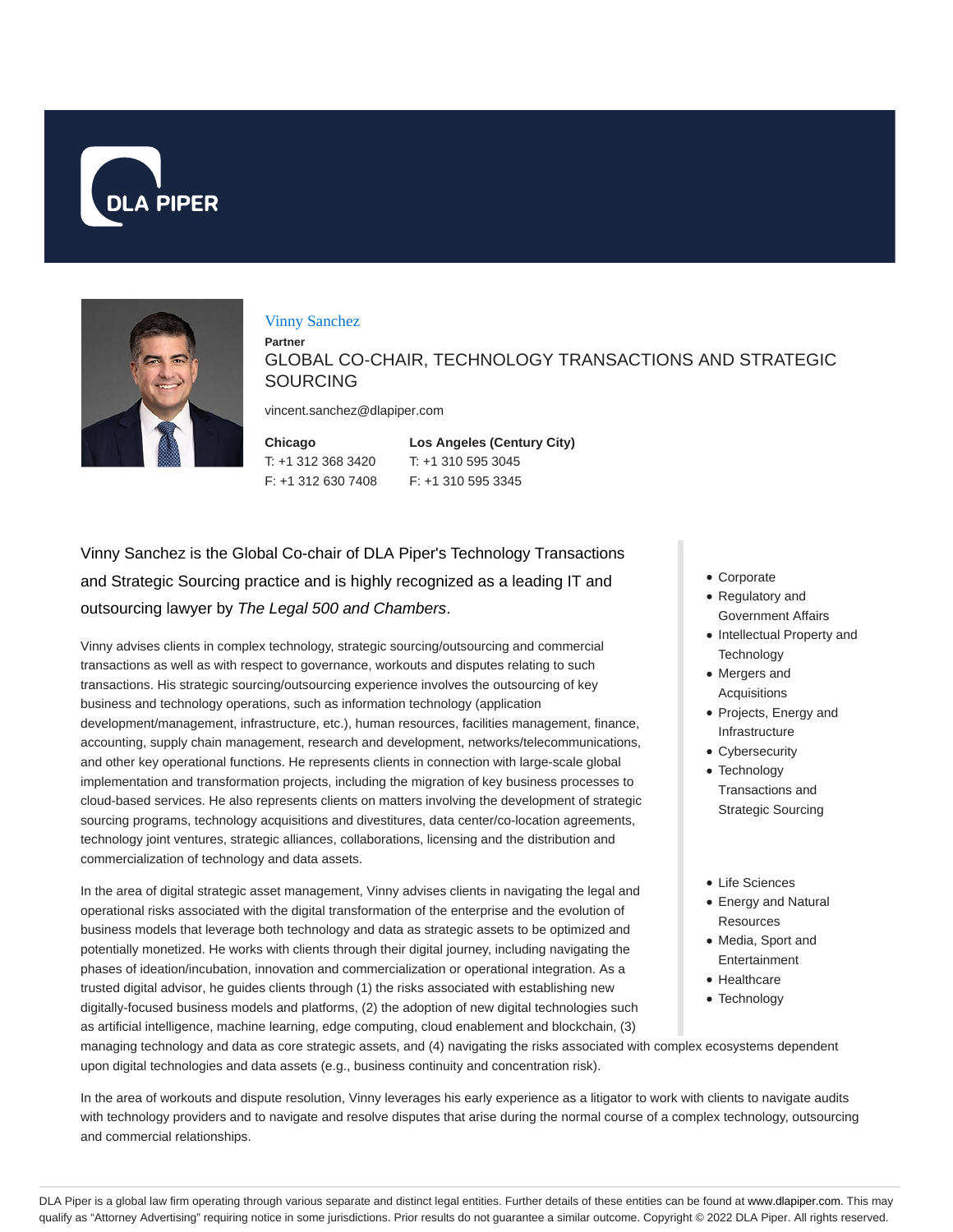# Admissions

- California
- Illinois

### **Recognitions**

- Chambers Global 2022 - Band 3, USA Outsourcing 2013, 2016-21 - Band 3, USA Outsourcing 2014-17 - Band 2, USA Outsourcing
- Chambers USA 2021 - Band 2, Illinois Technology & Outsourcing 2021 - Band 3, Nationwide Outsourcing 2017-20, 2012 - Band 3, Nationwide Outsourcing 2016-20 - Band 2, Illinois Technology & Outsourcing 2012-15 - Band 1, Illinois Technology & Outsourcing 2013-16 - Band 2, Nationwide Outsourcing
- The Legal 500 United States
	- 2021 Leading Lawyer, Outsourcing
	- 2021 Recommended, Technology: Transactions
	- 2015, 2017-18, 2020 Recommended, Technology: Transactions
	- 2018-20 Leading Lawyer, Outsourcing
	- 2020 Recommended, Commercial Deals & Contracts
	- 2018 Recommended, Cyber Law (including Data Privacy and Data Protection)
	- 2018 Recommended, Data Privacy and Data Protection
	- 2016-17 Recommended, Cyber Law
	- 2016-17 Recommended, Technology: Outsourcing
	- 2017 Recommended, Technology: Data Protection & Privacy
	- 2016 Recommended, M&A Middle-Market (\$500M-999M)
	- 2015 Recommended, Cyber Crime

In 2016, Vinny was named to the National Law Journal 's list of "Intellectual Property Trailblazers." The annual list recognizes legal professionals who have made significant contributions to the field of intellectual property through innovative practices, policies or technological advancements.

In 2004, the Law Bulletin Publishing Company, publisher of Chicago Daily Law Bulletin and Chicago Lawyer magazine, named Vinny one of "40 Illinois Attorneys under 40 to Watch." In 2008, the Guide to the World's Leading Technology, Media & Telecommunications Lawyers named Vinny among the preeminent IT practitioners in the world. He has been designated an Illinois Super Lawyer in research projects jointly conducted by Law & Politics and Chicago magazines.

## **Education**

- M.B.A., Northwestern University 2002
- J.D., University of Notre Dame 1994 Editor in Chief, Journal of Legislation
- B.A., University of Notre Dame 1991

# Military Experience

First Lieutenant, United States Marine Corps Reserve (1991 – 1995)